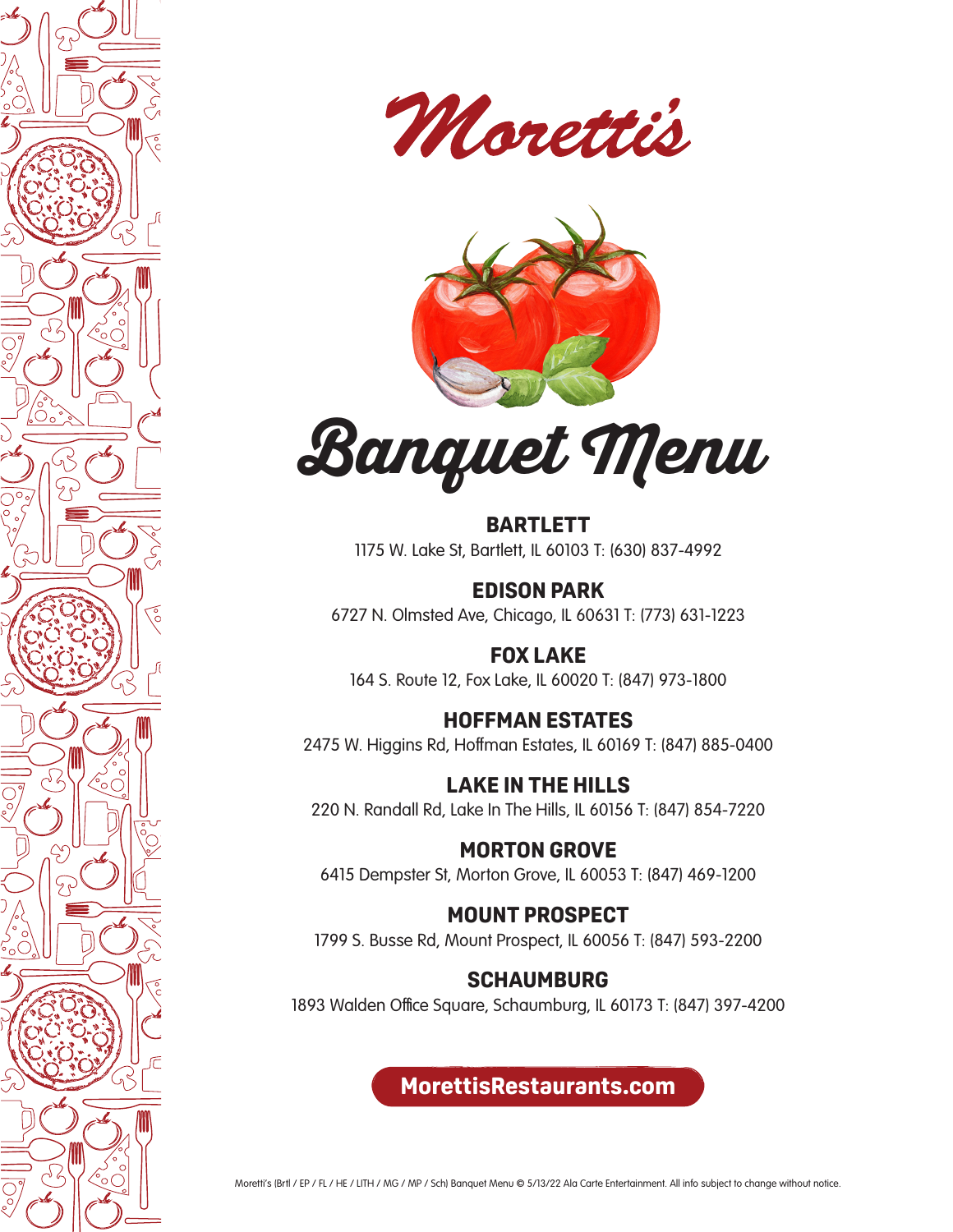



(available until 11:00am)

## **THE AMERICAN BUFFET**

(minimum 30 guests)

Carafes of Fresh Chilled Juices Freshly Scrambled Eggs, Bacon or Link Sausage Homemade Hashbrowns, Mini Muffins Freshly Brewed Coffee, Decaf and Hot Tea \$17.95 per guest

### **THE DELUXE BREAKFAST BUFFET**

(minimum 30 guests)

Carafes of Fresh Chilled Juices Assorted Bakery Goods served with whipped butter and preserves Freshly Scrambled Eggs, Fresh Fruit Display Bacon and Link Sausage, Homemade Hashbrowns French Toast or Buttermilk Pancakes with maple syrup Freshly Brewed Coffee, Decaf and Hot Tea \$20.95 per guest

#### **MORETTI'S BRUNCH BUFFET**

(available until 2:00pm) (minimum 30 guests)

Carafes of Fresh Chilled Juices Assorted Bakery Goods served with whipped butter and preserves Seasonal Fresh Fruit Display Eggs Benedict or Freshly Scrambled Eggs with diced ham and green peppers Bacon and Link Sausage, Homemade Hashbrowns Grilled Herb-Roasted Chicken French Toast or Buttermilk Pancakes with maple syrup Tossed Salad with choice of two dressings Chef's Fresh Vegetables Choice of Red Skinned Mashed Potatoes, Rice or Pasta with marinara Freshly Brewed Coffee, Decaf and Hot Tea \$25.95 per guest

#### **SOMETHING SPECIAL**

Add a special touch to your breakfast or brunch buffet

| Assorted Bagels with cream cheese and fruit preserves | \$3.25 per quest |
|-------------------------------------------------------|------------------|
| Lox and Bagels with cream cheese                      | \$3.25 per quest |
| Deluxe Omelette Station                               | \$3.25 per quest |
| Corned Beef Hash                                      | \$3.25 per guest |

## **BEVERAGES FOR YOUR BREAKFAST OR BRUNCH**

#### Champagne Mimosa

Unlimited for One Full Hour \$6.00 per guest Unlimited for Two Hours \$11.00 per guest

Children's Price (under 12): \$10.95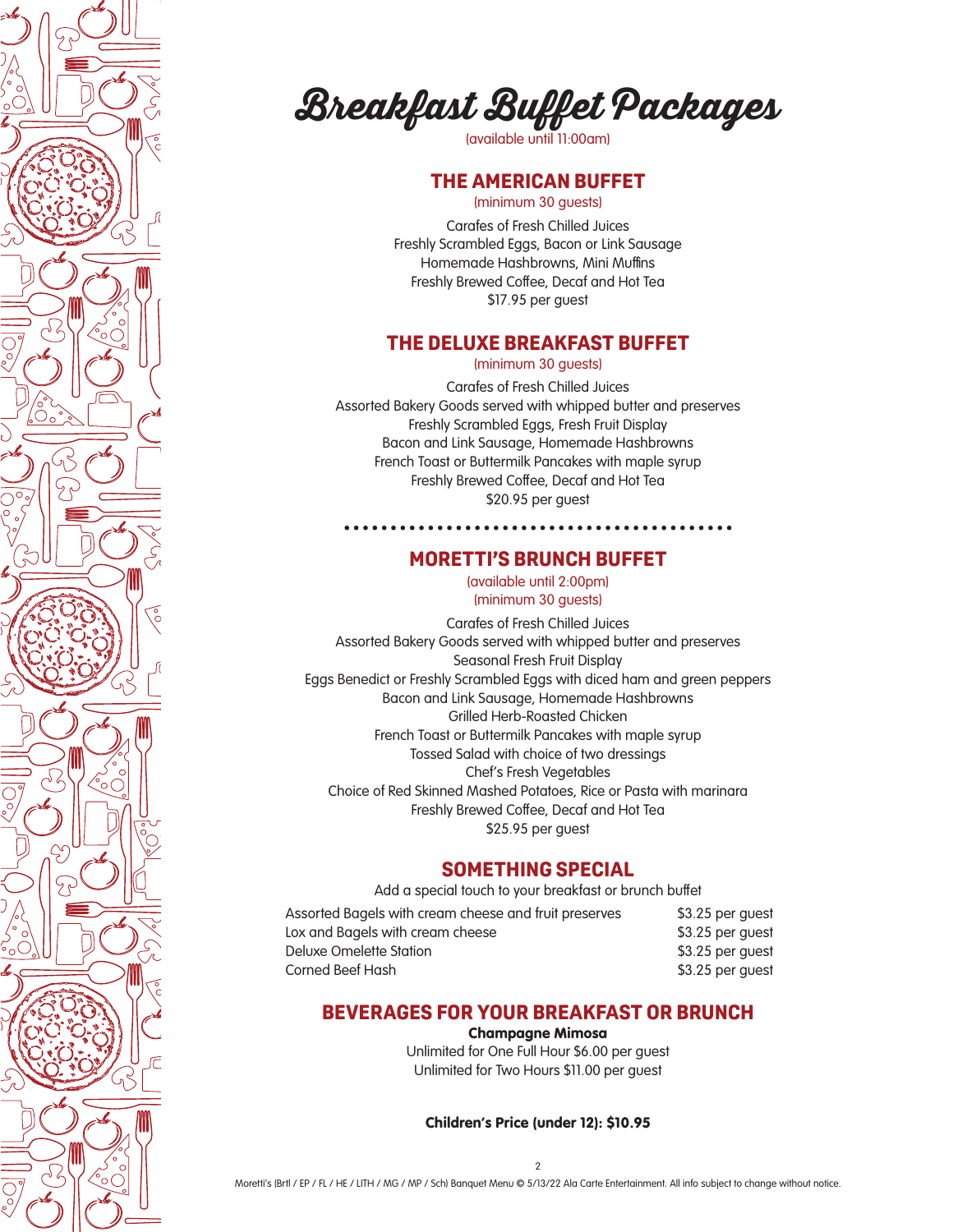

# **Specialty Hors D'oeuvres Displays**

Designed to compliment your hors d'oeuvre or dinner package Small (serves 20-30) / Large (serves 80-100)

## **FRESH VEGETABLE CRUDITÉS**

An assortment of fresh seasonal vegetables with ranch dip. \$55 / \$175

## **SEASONAL FRESH FRUIT DISPLAY**

The season's finest fruit served with Melba sauce. \$75 / \$200

#### **DECORATED MEAT AND CHEESE TRAY**

Cubed domestic and imported cheeses with cubed salami, turkey and ham. \$125 / \$250

## **DOMESTIC CHEESE DISPLAY**

Cheddar, Swiss and jalapeño cheese paired with your choice of assorted crackers or the season's finest fruit. \$100 / \$225

#### **JUMBO SHRIMP COCKTAIL**

(50 pieces) Market Price



(30 guest minimum) (\$17.95 per guest)

Select four items. All items selected will be replenished for a period of two hours. With dinner package, \$6.95 per guest for one hour prior to dinner. (no substitutions please)

> **Bruschetta** Tortilla Chips with Spinach and Artichoke Dip Fried Calamari with cocktail sauce Buffalo Chicken Wings (hot or mild) Stuffed Mushrooms Tomato Caprese Skewers Salami Coronets Toasted Ravioli's Parmesan Breadsticks Mozzarella Sticks Chicken Fingers Mini Egg Rolls with sweet chili sauce Beef or Chicken Satay with peanut sauce Meatballs with marinara Italian Sausage and Peppers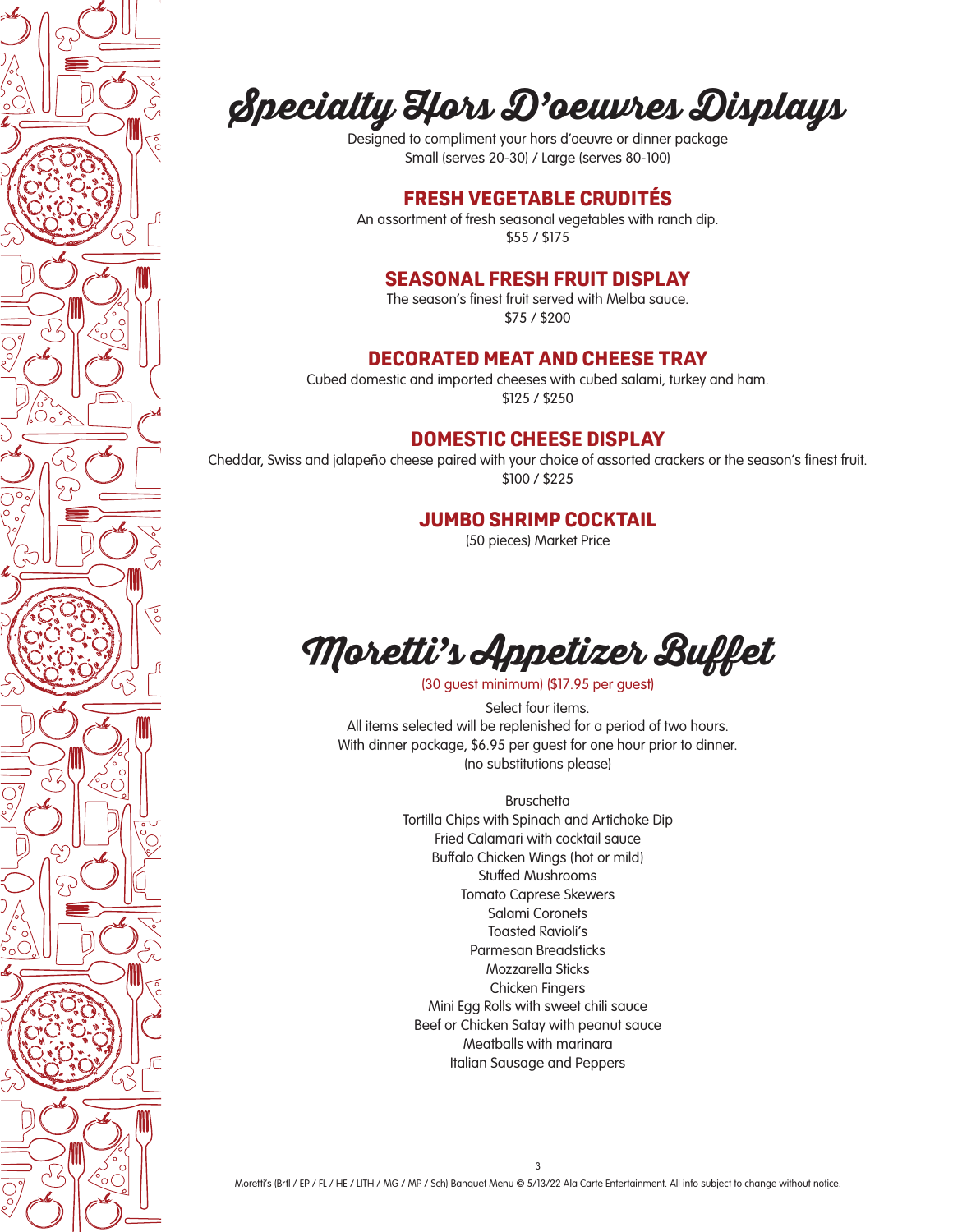

Prices do not include tax and gratuity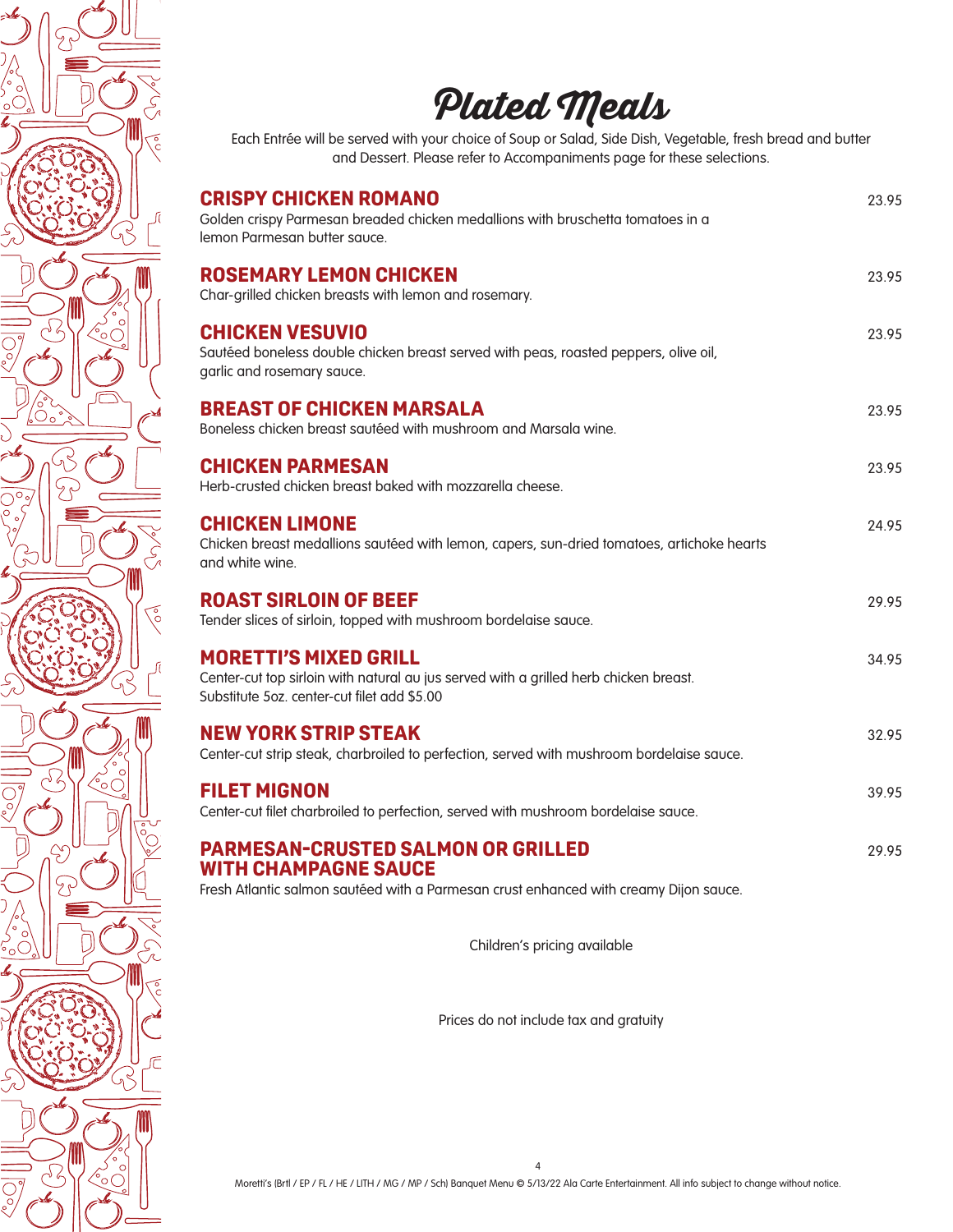

# **Accompaniments to Plated Meals**

# **STARTER**

(choice of one)

Homemade Minestrone Homemade Soup of the Day Garden Fresh Tossed Salad Tossed Caesar Salad

## **SIDE DISHES**

(choice of one)

Oven-Roasted Rosemary Potatoes Red Skinned Mashed Potatoes Vesuvio Potatoes Rice Penne Marinara or Tomato Vodka Sauce Rigatoni Meat Sauce Fettuccine Alfredo

# **VEGETABLES**

(choice of one)

Broccoli with garlic butter Green Beans Sautéed Spinach Chef's Fresh Vegetable Medley Sautéed Zucchini and Yellow Squash Fresh Asparagus (add \$1.50)

## **DESSERTS**

(choice of one)

Vanilla Ice Cream or Lemon Sorbet Rustic Apple Tart \$3.99 (make it A La Mode for \$2.00) Brownie Sundae \$3.99 Banana Cake \$3.99 Four Layer Chocolate Fudge Cake \$3.99 (make it A La Mode for \$2.00) Cannoli \$2.99 Tiramisu \$3.99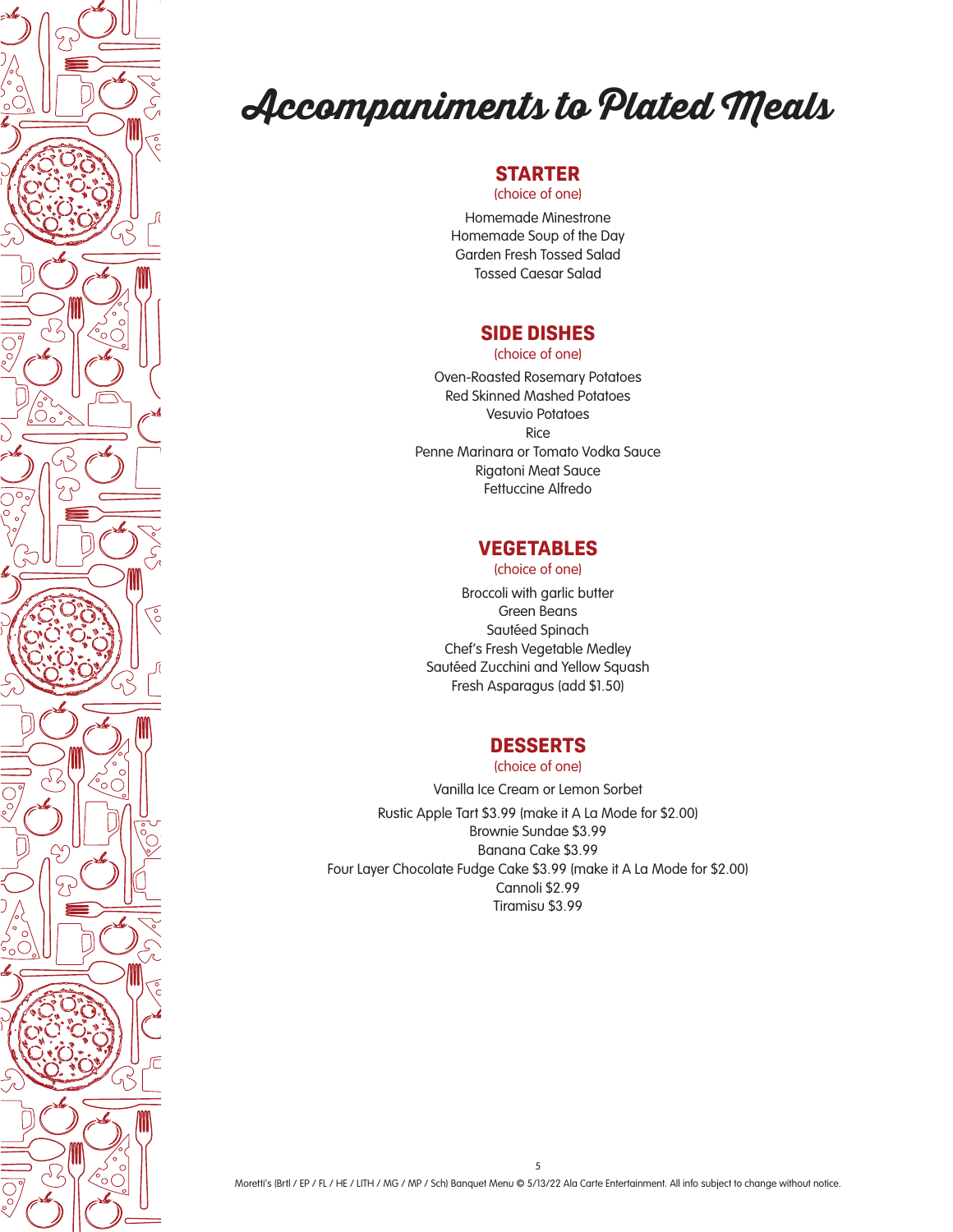



#### **(CAN BE SERVED AS A BUFFET)**

Served with fresh bread and butter

## **APPETIZERS**

Served with meal (choice of two)

Add \$2.00 per person for each additional appetizer

Calamari Fritte • Hot or Mild Buffalo Wings • Mozzarella Sticks Chicken Fingers • Bruschetta • Spinach Dip with Chips • Toasted Ravioli's

#### **SALADS**

(choice of one)

Moretti's House salad, Caesar salad or Garden salad with House Vinaigrette

## **PASTAS / POTATO**

(choice of one pasta and sauce or potato)

PASTAS Penne • Fettuccine • Rigatoni

SAUCES Marinara • Meat sauce • Alfredo • Aglio-Olio • Vodka Tomato

POTATO Red Skinned Mashed Potatoes • Herb-Roasted Potatoes • Vesuvio Potatoes

#### **VEGETABLES**

(choice of one)

Broccoli with garlic butter • Green Beans • Sautéed Spinach Chef's Fresh Vegetable Medley • Sautéed Zucchini and Yellow Squash Fresh Asparagus (add \$1.50)

# **ENTRÉES**

(choice of two)

Rosemary Lemon Chicken • Chicken Parmesan • Herb-Roasted Chicken (bone-in) Chicken Limone • Crispy Chicken Romano • Stuffed Shells • Lasagna Thin One Topping Pizzas • Italian Sausage and Roasted Peppers • Chicken Marsala Italian Roast Beef au jus and Italian Bread • Salmon with Champagne Sauce (add \$3.00)

#### **DESSERTS**

#### (choice of one)

Vanilla Ice Cream or Lemon Sorbet

Rustic Apple Tart \$3.99 (make it A La Mode for \$2.00) Brownie Sundae \$3.99 • Banana Cake \$3.99 Four Layer Chocolate Fudge Cake \$3.99 (make it A La Mode for \$2.00) Cannoli \$2.99 • Tiramisu \$3.99

#### **FAMILY STYLE PRICING**

Lunch: Monday through Friday 11:00am - 2:00pm \$24.95 per Guest \$10.95 per Child (under 12)

**Dinner:** Monday through Friday 2:00pm - 11:00pm and Saturday & Sunday all day \$27.95 per Guest \$10.95 per Child (under 12)

With 2 Hour Unlimited Non Alcoholic Beverages (add \$2.95)

Prices do not include tax and gratuity

6 Moretti's (Brtl / EP / FL / HE / LITH / MG / MP / Sch) Banquet Menu © 5/13/22 Ala Carte Entertainment. All info subject to change without notice.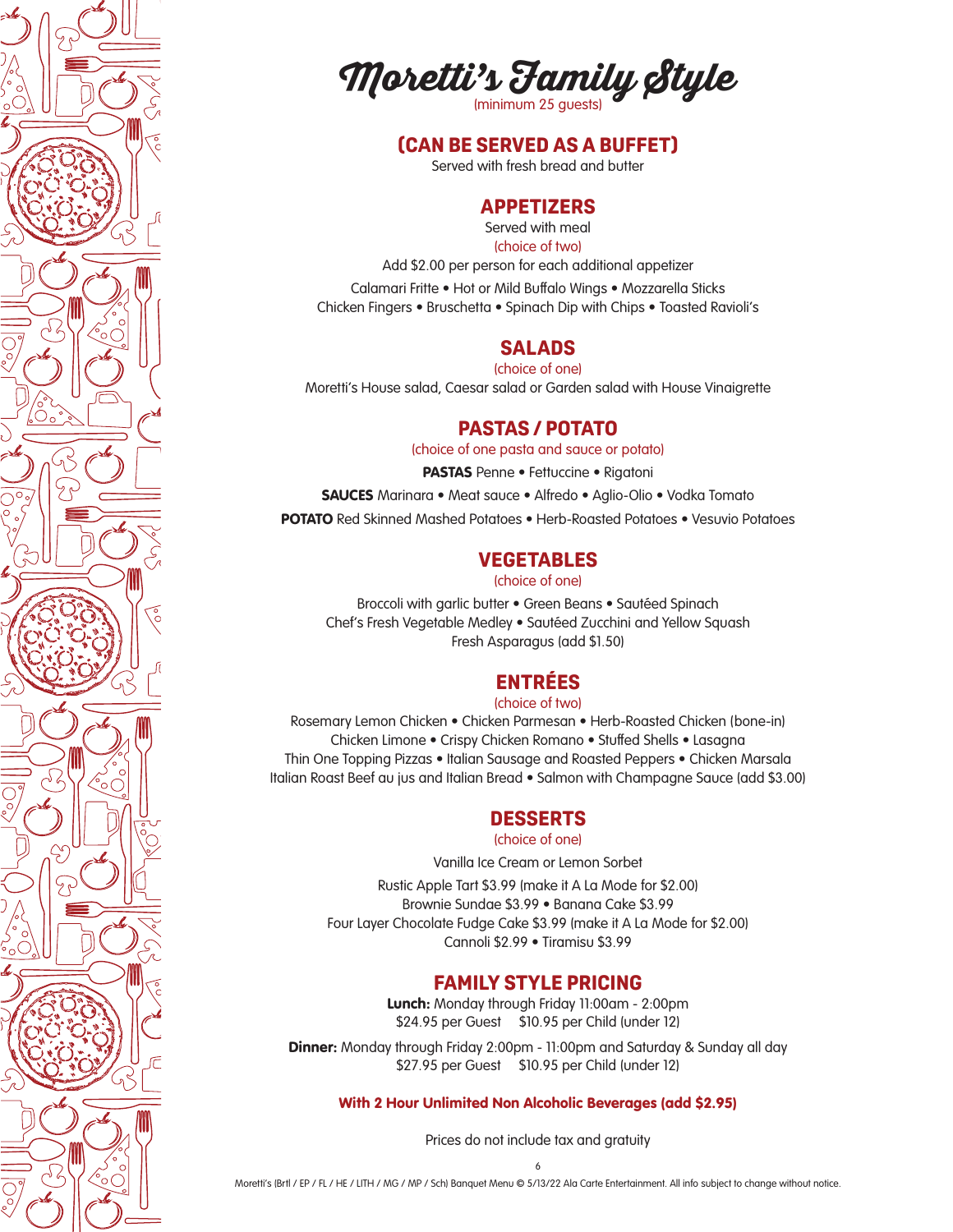



## **INCLUDES**

Your choice of Chicken (Parmesan, Romano, Limone, Vesuvio or Rosemary)

> Sliced Italian Beef Fresh Italian Bread Sweet Peppers and Hot Giardiniera

Fresh Garden Salad with House Vinaigrette Penne Pasta with Marinara Fresh Bread and Butter

#### **DESSERTS**

(choice of one)

Vanilla Ice Cream or Lemon Sorbet Rustic Apple Tart \$3.99 (make it A La Mode for \$2.00) Brownie Sundae \$3.99 Banana Cake \$3.99 Four Layer Chocolate Fudge Cake \$3.99 (make it A La Mode for \$2.00) Cannoli \$2.99 Tiramisu \$3.99

### **MORETTI'S ITALIAN BUFFET PRICING**

Lunch: Monday through Friday 11:00am - 2:00pm \$21.95 per Guest \$10.95 per Child (under 12)

**Dinner:** Monday through Friday 2:00pm - 11:00pm and Saturday & Sunday all day \$26.95 per Guest \$10.95 per Child (under 12)

With 2 Hour Unlimited Non Alcoholic Beverages (add \$2.95)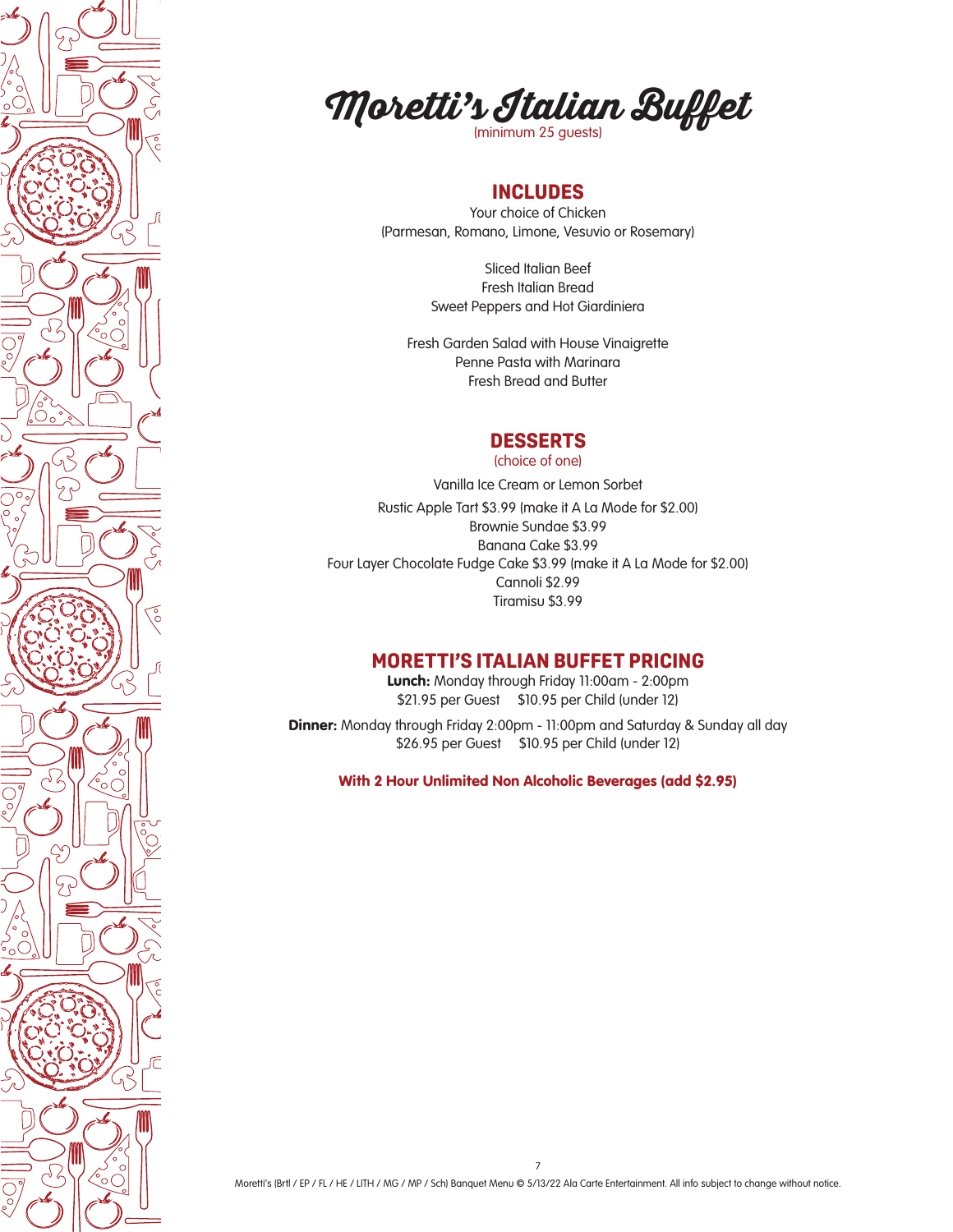

**The Ultimate Buffet** 

## **INCLUDES YOUR CHOICE OF THREE ENTRÉE SELECTIONS AND ALL OF THE FOLLOWING:**

Garden Fresh Salad with choice of two dressings Choice of Penne Marinara or Homemade Red Skinned Mashed Potatoes Chef's Fresh Vegetable Medley Freshly Baked Bread and Butter

# **ENTRÉE SELECTIONS**

(choose three) Rosemary Lemon Chicken Roast Sirloin of Beef with mushroom bordelaise sauce Roast Breast of Turkey with stuffing and gravy Stuffed Shells with marinara Chicken Parmesan Eggplant Parmesan Tenderloin Tips with mushrooms Chicken Romano Parmesan-Crusted Salmon Homemade Lasagna Chicken Marsala Chicken Vesuvio Sausage and Peppers

## **DESSERTS**

(choice of one)

Vanilla Ice Cream or Lemon Sorbet Rustic Apple Tart \$3.99 (make it A La Mode for \$2.00) Brownie Sundae \$3.99 Banana Cake \$3.99 Four Layer Chocolate Fudge Cake \$3.99 (make it A La Mode for \$2.00) Cannoli \$2.99 Tiramisu \$3.99

Ultimate Buffet Price per Guest: \$29.95 Children's Price (under 12): \$10.95 With 2 Hour Unlimited Non Alcoholic Beverages per Guest (add \$2.95)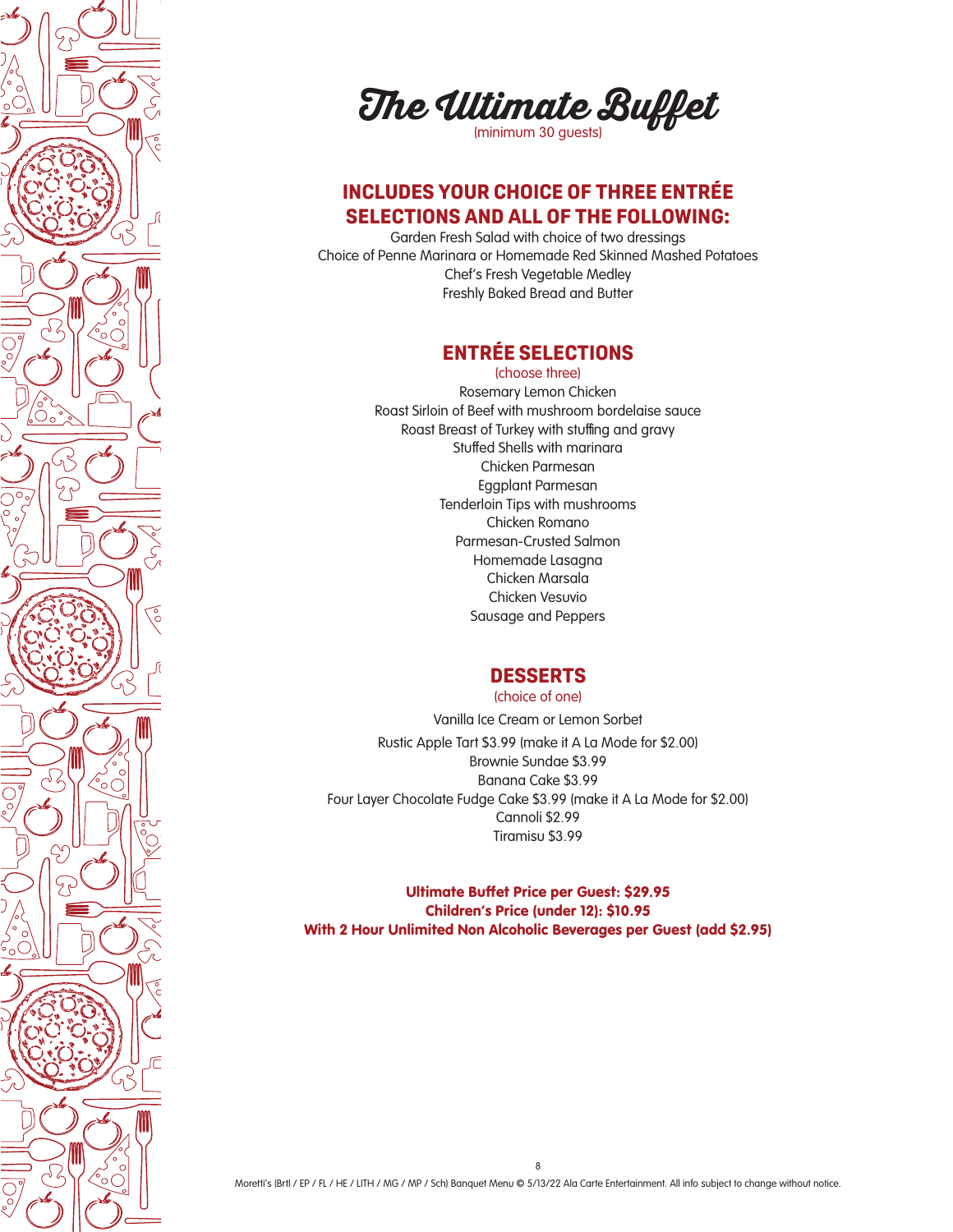



#### **INCLUDES**

 Your Choice of 2 Appetizers Unlimited 1 Topping Pizzas (assorted) Penne with Marinara Fresh Garden Salad with House Vinaigrette Freshly Baked Bread and Butter

#### **APPETIZERS**

Served with meal (choose any two)

Add \$3.00 per person for each additional appetizer beyond two **Bruschetta** Buffalo Chicken Wings **Breadsticks** Spinach Dip Chicken Fingers Mozzarella Sticks Mini Egg Rolls with sweet chili sauce

#### **PIZZA PARTY PRICING**

Lunch: Monday through Friday 11:00am - 2:00pm \$19.95 per Guest \$10.95 per Child (under 12)

**Dinner:** Monday through Friday 2:00pm - 11:00pm and Saturday & Sunday all day \$23.95 per Guest \$10.95 per Child (under 12)

With 2 Hour Unlimited Non Alcoholic Beverages (add \$2.95)

# **Our Famous Sweet Table**

It is with pride that we offer the following display of sweets for the quest who demands perfection:

Sliced Fresh Fruit and Melon Display • Lemon Bars • Mini Cannolis Assorted Cookies, Brownies • Mini Chocolate Éclairs • Assorted Cheesecake Bars Add \$7.95 per guest

Selections may vary due to availability

#### **ICE CREAM SUNDAE BUFFET**

French Vanilla and Chocolate Ice Creams with Hot Fudge Assorted Crushed Candy Pieces Strawberry Topping, Nuts, Cherries, Whipped Cream Add \$4.95 per guest

Prices do not include tax and gratuity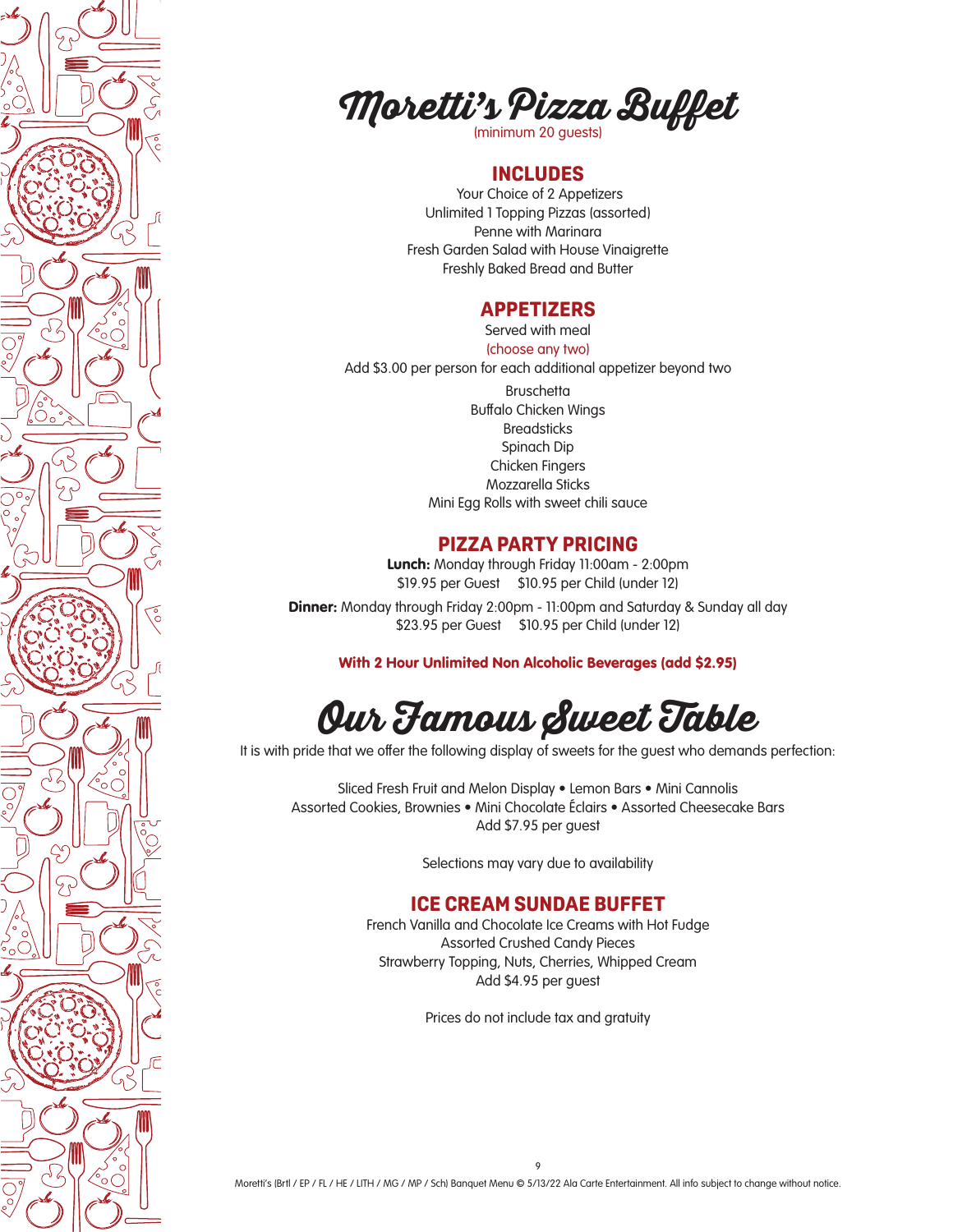**Beverage Packages**

All packages are priced per guest

#### **CASH BAR**

A \$50.00 bartender charge per bartender if cash sales do not exceed \$300.00 at the bar House Brands • Call Brands • House Wine • Coffee Drinks • Long Island Iced Teas Premium Brands • Super Premium Brands • Bottled Domestic Beer • Imported Bottled Beer

Please consult with catering director for prices

#### **OPEN BAR**

Price per guest

#### DOMESTIC DRAFT BEER OR WINE

2 Hours \$15.00 / 3 Hours \$18.00

#### CALL BRANDS

2 Hours \$22.00 / 3 Hours \$27.00 Each additional hour \$6.00

#### PREMIUM BRANDS

2 Hours \$27.00 / 3 Hours \$32.00 Each additional hour \$6.00

#### CALL / TOP BAR

Absolut Vodka & Flavors • Svedka Vodka • Southern Comfort • Jim Beam Bourbon • Canadian Club Christian Brothers Brandy • Cuervo Gold Tequila • Seagram's 7 • Beefeater Gin • Tanqueray Gin • All Cordials Bacardi Rum & Flavors • Club Meyer's Rum • Malibu Rum • Domestic Bottled Beer

#### PREMIUM / SUPER PREMIUM BAR

Jameson Whiskey • Johnnie Walker Red • Dewar's White Label • Crown Royal • Jack Daniel's Ketel One Vodka • Tito's Vodka • Grey Goose Vodka • Patron Tequila • Bombay Sapphire • Imported Bottled Beer O'Mara's Irish Cream • Kamora Coffee Liqueur • Frangelico

#### **HOSTED BAR**

A tab will be opened for your guests convenience on a per consumption basis and added to your total bill at the end of your party.

#### **OTHER BEVERAGES**

(unlimited for 1 hour)

Champagne Punch (minimum 15 guests) \$6.00 per person Vodka Punch (minimum 15 guests) \$6.00 per person Mimosas \$6.00 per person Peach Bellinis \$6.00 per person Non-Alcoholic Punch \$3.00 per person

#### **MISCELLANEOUS BEVERAGES**

Unlimited Soft Drinks \$2.95 per person

WINE SERVICE

\$22.00 per Bottle

House Wines

Cabernet Sauvignon • Merlot • Chardonnay • Pinot Grigio • White Zinfandel

Brands and prices are subject to change without notice. Wine list available on request. Prices do not include tax and gratuity